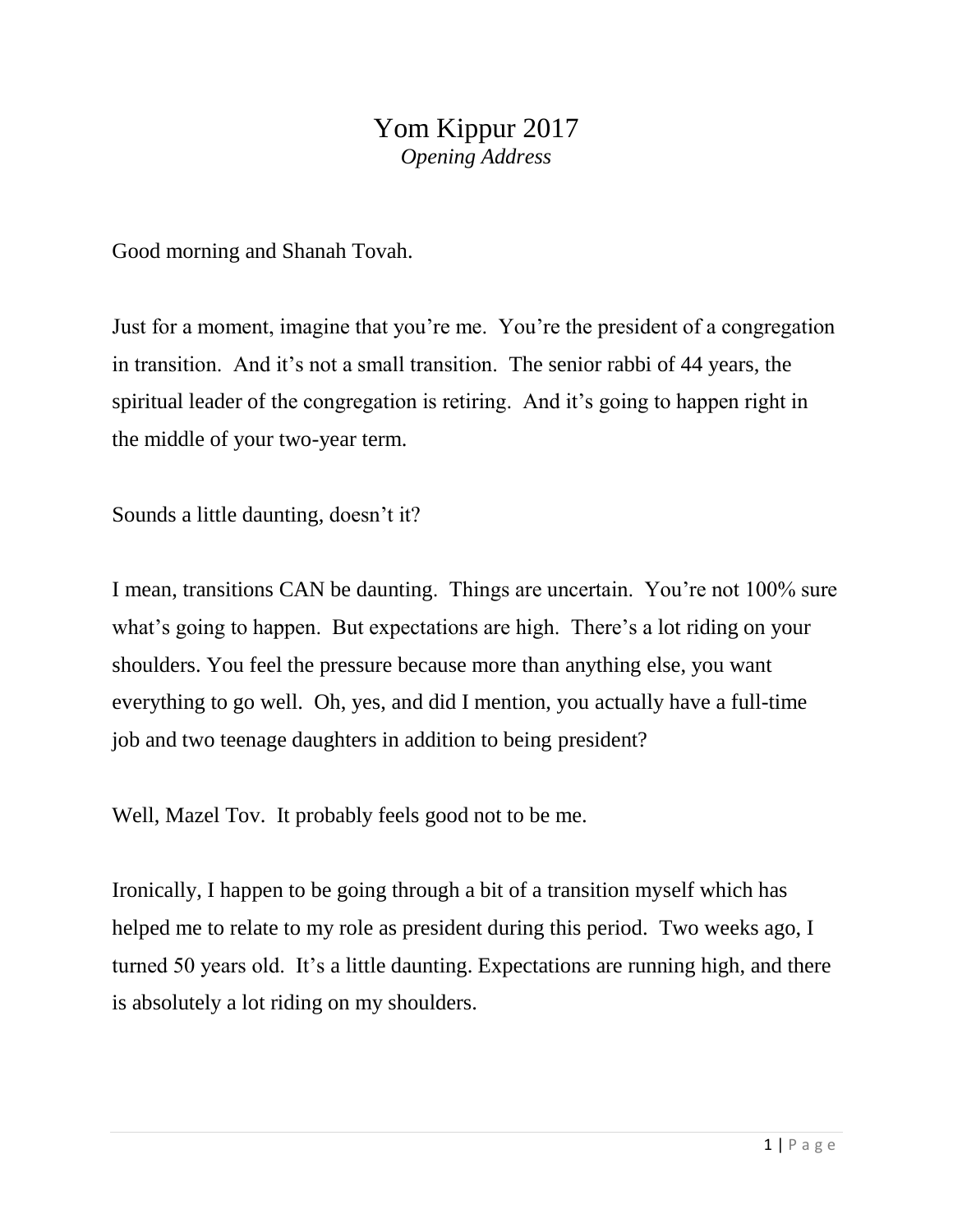I am coming to terms with the fact that my youngest daughter will become a Bat Mitzvah exactly one week from today, and my oldest daughter just started driver education. So, I find myself asking a lot of questions. How did this happen? At 50, am I where I should be? What have I accomplished? What do I still need and want to do?

So, while I don't know what my future has in store for me, I do know that how you approach the planned and unplanned transitions in life can make all the difference. I don't expect to have all of the answers to the many questions I ask myself, but my gut tells me that as I long as I keep asking them, I will always stay on the right path and never settle for less than I am capable of. When you ask the right questions, you usually find the right answers.

And so it is with our transition. We started this process almost two years ago. And we asked a lot of questions to a lot of different people. We spoke to synagogues across the country that went through transitions. We spoke to the Union of Reform Judaism and the Central Conference of American Rabbis to get a better understanding of the transition process. And once we had a handle on this, we reached out to our congregation to ensure that everyone had a voice in the future direction of our synagogue.

And when we did this we made sure to ask the RIGHT questions. In the envisioning conversations and the online survey we did not ask "Who should be the next rabbi at Anshe Emeth?" The emphasis was on what do we, as congregants, want our temple to look like in the coming years. Once we knew that, we'd know what we were looking for.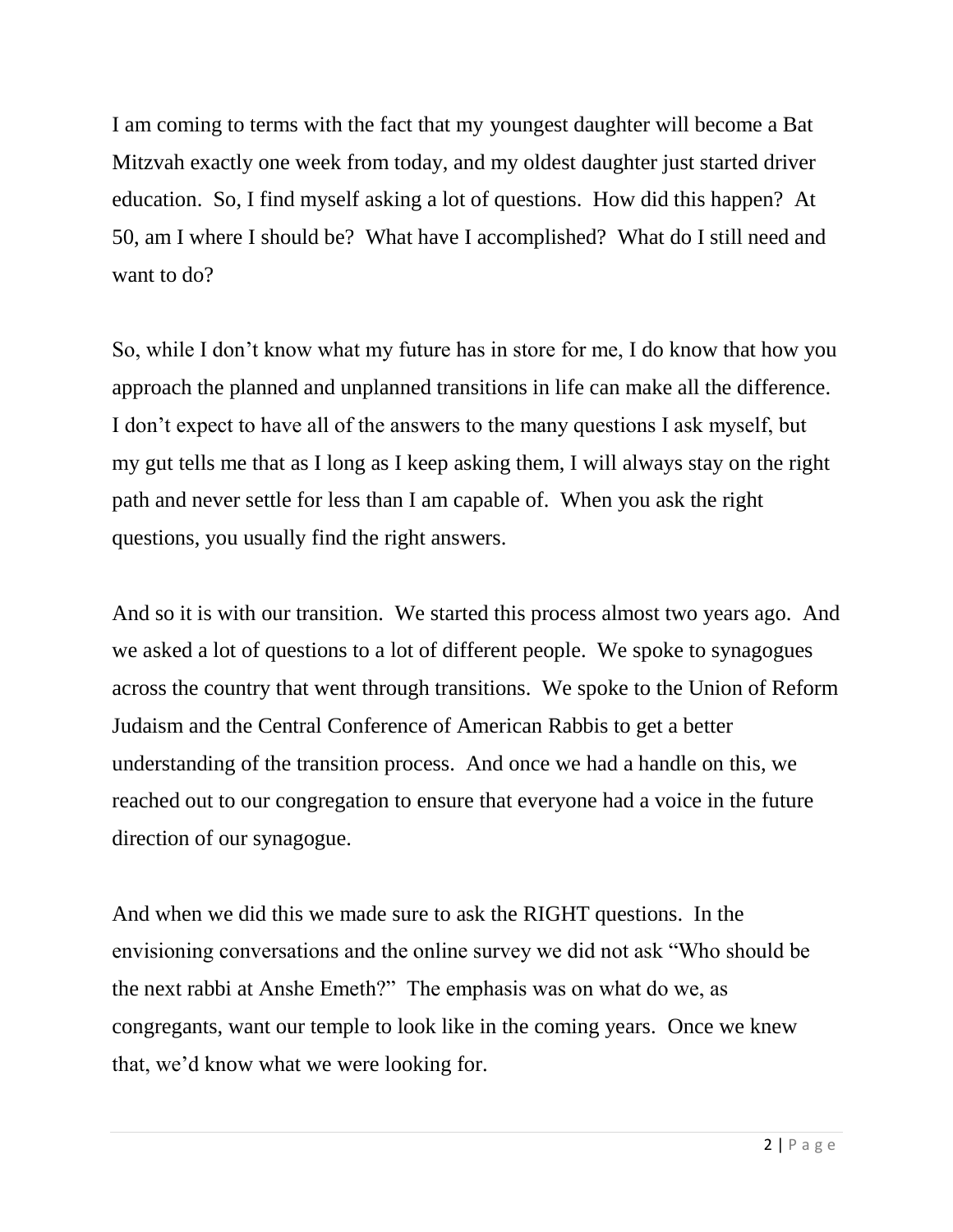And none of us held back. Together, we celebrated what we love about Anshe Emeth, but we also asked the hard questions that we know we need to answer. I walked away from these sessions feeling truly invigorated and optimistic because in our membership, I saw such passion and love for this place. We are all committed to its long-term success. The reason we have continued to thrive in a time when other religious institutions have struggled is because we have never stopped asking the RIGHT questions. We never stop reinventing ourselves.

So, while it is easy to pat ourselves on the back, it's really not our style. We know what our strengths are, and we absolutely take the time to appreciate and nourish them.

For example, I heard congregants speak about their pride in our long history and reputation in New Brunswick with local hospitals and politicians; our support for communities in need through the CDC and our social justice programs. But our reputation extends beyond the borders of New Brunswick and even New Jersey. You've all heard the impressive fact that we send more students to the Heller EIE Semester in Israel Program than any other congregation in North America. And these things are just a small sampling of what was discussed. Not surprisingly, these are all strengths that we see as essential as we move forward.

When it comes to our educational programs, we are so proud of what we offer all congregants, but especially what we provide for our youth. We all take great pride in the high bar that we set for our students. We love that when visitors attend our B'nei Mitzvah services they are awed at the poise with which our students run the entire service. Our post-B'nei Mitzvah retention rate for those that attend our high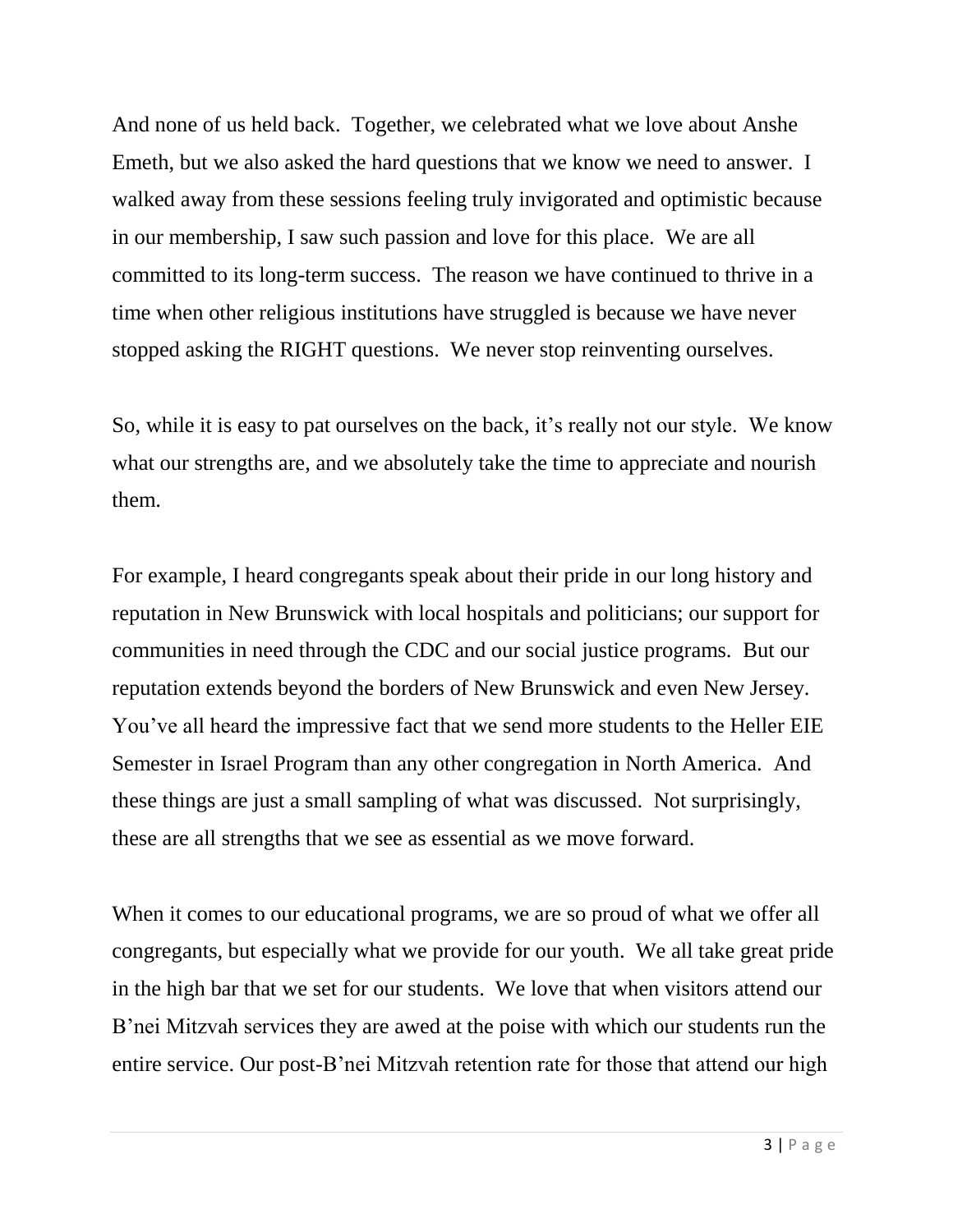school is 96.5% (Rabbi Bazeley would be upset with me if I left out the .5%). In any case, this statistic is unheard of.

But also at these sessions, what we heard the most was that, for many of us, it's all about community. We thrive on the social interaction and support that we receive here. We want Anshe Emeth to continue to be a welcoming place. But this discussion around community almost always led to a conversation about the demographics of our congregation. And here, we had very productive discussions and asked MANY questions. The core question: What is happening with our membership and what do we need to do to thrive in the coming years?

The good news is that we continue to bring in new members of all ages. But we are seeing the average age of our congregation inch upward. So we ask, "Why is this happening?" Some congregants noted that in general, younger generations are earning less than their parents, so it is harder for us to attract this age group due to the financial aspect of joining a synagogue. So, we asked additional questions. Is it really just a financial issue? Are we offering what they are looking for? Do we even know what they are looking for? For our existing congregants, are we doing everything that we can to accommodate the demands of daily life outside these walls while staying true to our vision? And for those that are unaffiliated, what would inspire them to join this community?

There may be some answers to these questions and others through the practice of audacious hospitality. Essentially, the Union of Reform Judaism defines it as "*the focused effort to embrace our diversity and reach out to those currently not engaged in Jewish life. Judaism must meet people where they are today to thrive tomorrow. Audacious Hospitality is a transformative spiritual practice rooted in*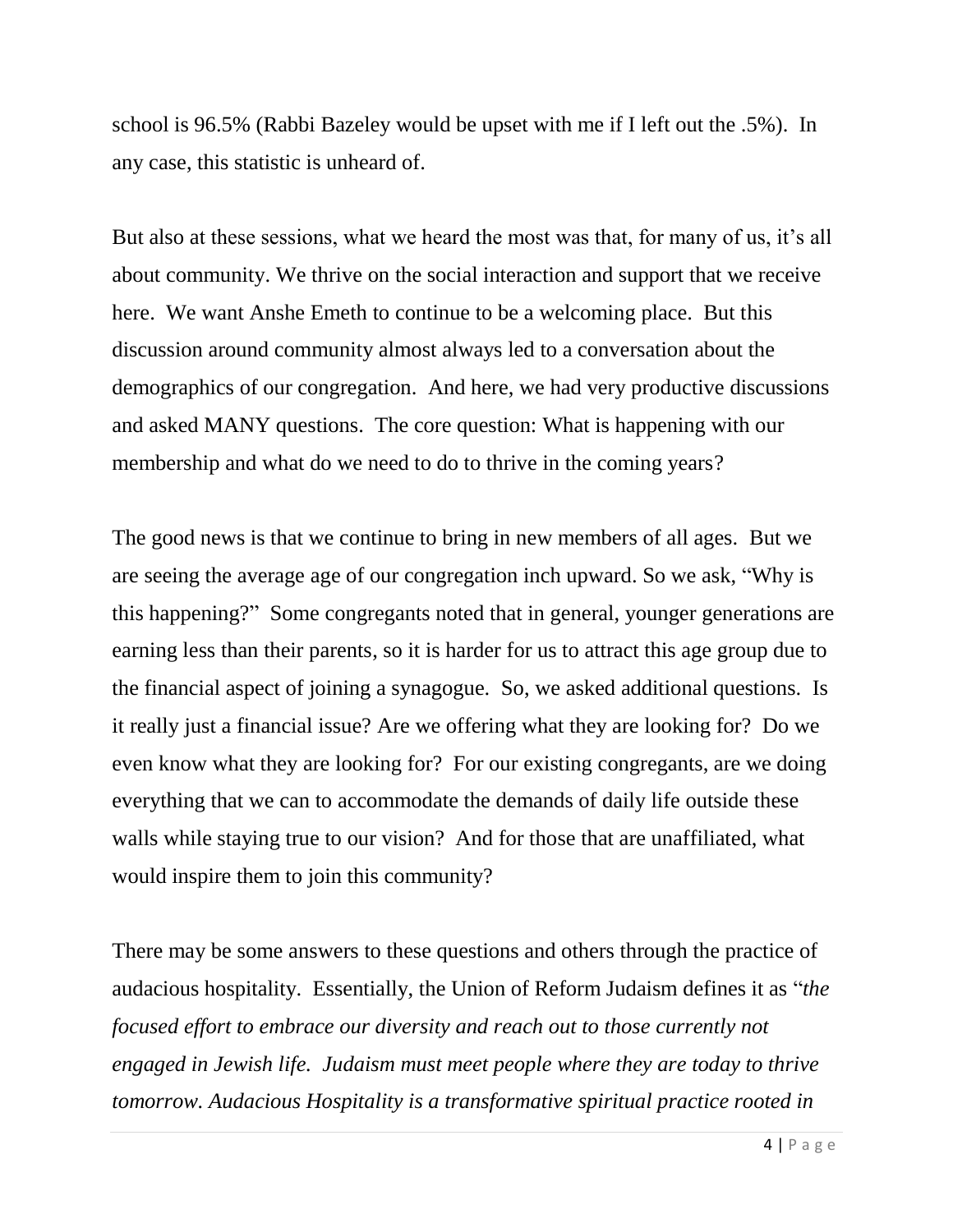*the belief that we will be a stronger, more vibrant Jewish community when we fully welcome and incorporate the diversity that is the reality of modern Jewish life.*

So, the question is, what does Audacious Hospitality mean to us? How WE decide to incorporate this idea into our community is something that we will discuss and embrace together. However, what we know is that this is a conversation that we need to have to continue to be relevant in the coming years.

Last week in Rabbi Miller's Rosh Hashana sermon, he added two commandments for us. The  $11<sup>th</sup>$  commandment was "don't change anything", followed by the  $12<sup>th</sup>$ commandment, "change everything".

That really does say it all, doesn't it? We want continuity here. We value and want to hold onto everything that makes Anshe Emeth so special. But we know that in order to thrive, change will continue to be the only constant.

As part of this process, I also want to assure you that the lay leadership at Anshe Emeth intends to take full advantage of this transition period. We are also asking a lot of the right questions these days. This is an opportunity for us to look inward. What role have we had in the past and what might be done differently going forward? How will we interact with the next senior Rabbi? In working to answer these questions we are not alone. We are collaborating closely with the Union of Reform Judaism to help facilitate our Board retreat in October which will focus exclusively on this topic.

So, what can you expect in the coming months?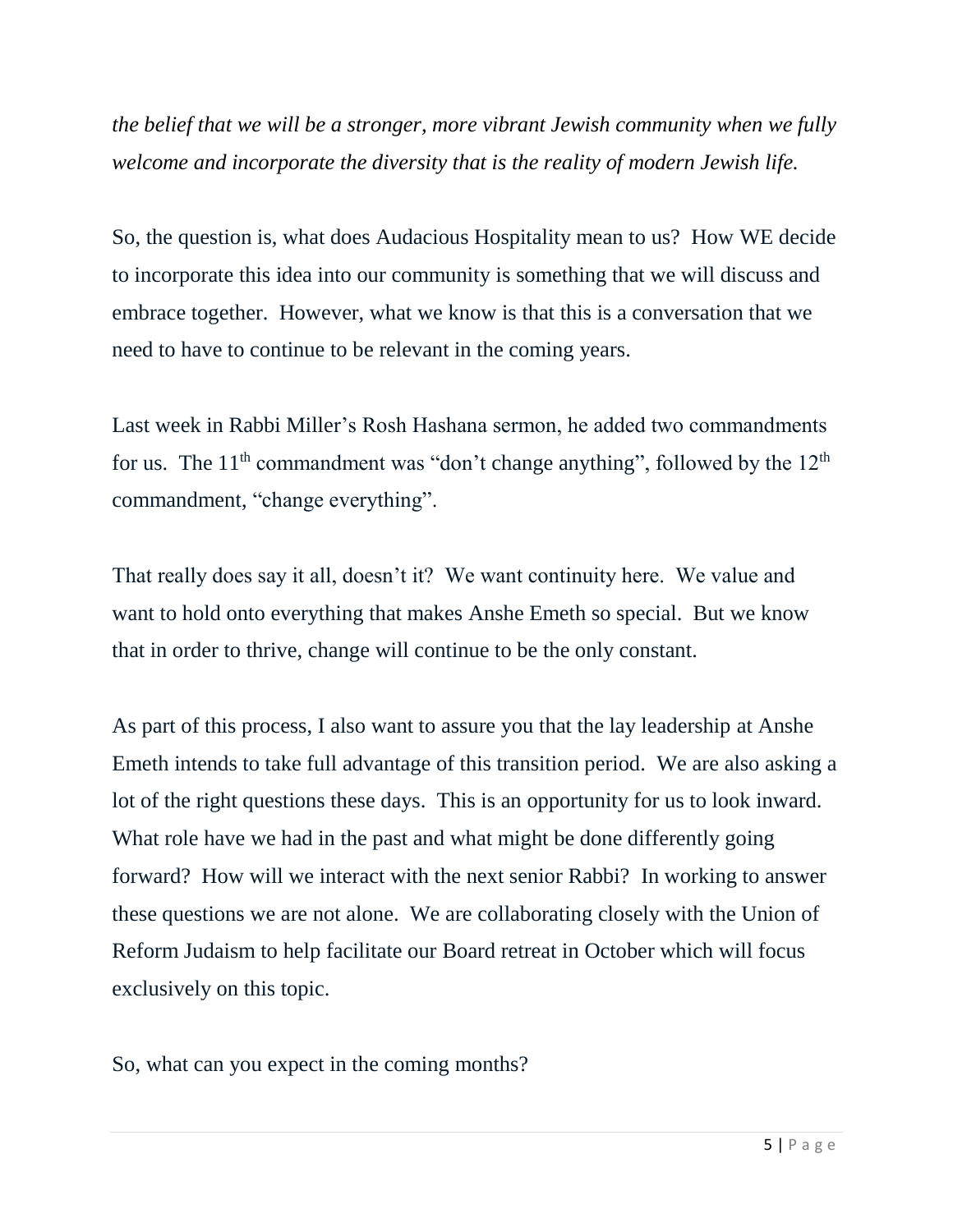As I noted in the letter that I sent to you earlier this month, after the High Holidays are over, I hope to share with you the result of the Search Committee's hard work completed over this past summer. Our Search Committee spent considerable time reading pages upon pages of notes from the all the Envisioning sessions, and every single response provided in the online survey. They then discussed this feedback at length before taking next steps on our behalf.

And as we have done consistently throughout this process, we will continue to provide you timely updates as to the status of the transition and what you can expect next.

But the coming year will not be just about planning our future, it will also be a year for celebrating our past and who we are today. Not just a celebration of Rabbi Miller (although there will be quite a bit of this), but a celebration of all of us. We are what make Anshe Emeth so special. And if there is one thing that came through loud and clear at the envisioning sessions, it is that without question, this is a congregation that feels that we have something special here not to be found anywhere else.

By this week you should have received your program book for the upcoming year. Not only is this year's book filled with more programs than ever, but numerous events have been planned so that we can celebrate and honor Rabbi Miller's retirement year. I encourage you to look through the booklet and mark your calendars for events of interest to you.

Although there are many dates to consider, make sure that you reserve Rabbi Miller's Retirement weekend to be held Friday, June 8<sup>th</sup> through Sunday, June 10<sup>th</sup>.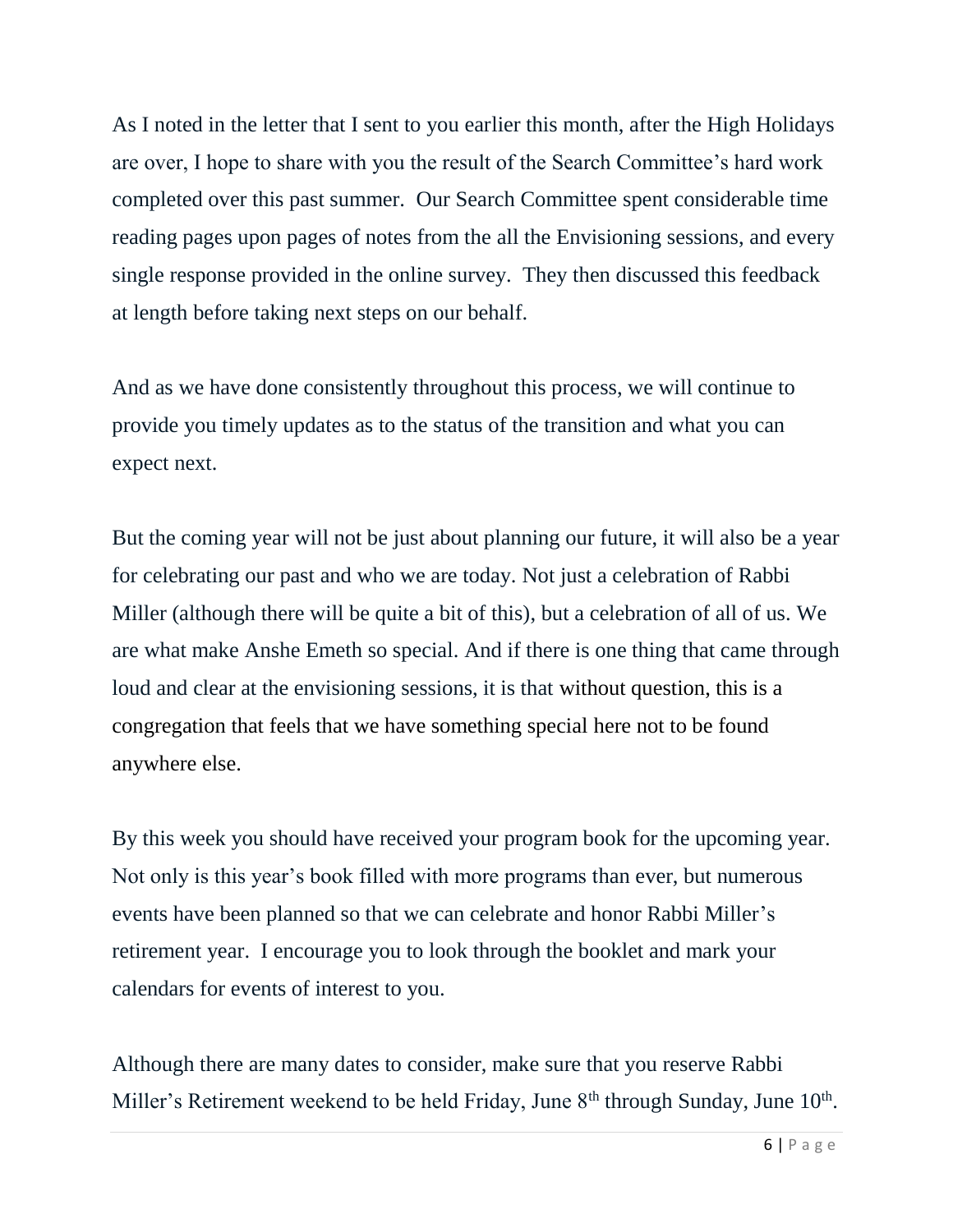The entire weekend will be filled with events including what we are currently calling the "non-gala" gala (Rabbi Miller made it clear, "I don't want a gala…"). The weekend will culminate with breakfast and a photo of all of us on the front steps of the building on the morning of Sunday, June  $10<sup>th</sup>$ .

I'm so excited about what is to come this year, but I want to take a moment to focus on the here and now. This is a very special time for us. I think that we can all agree that the High Holidays takes on additional meaning this year, as together we reflect on our last High Holidays with Rabbi Miller as our senior rabbi. I personally have been thinking about all of the ways he has been there for my family, in both good times and bad. Anshe Emeth has been a big part of his life. You heard it in his voice last week during his Rosh Hashana sermon. Through his emotion, how could you not feel the love and compassion that he has for us. I encourage all of us to take the time to think about what he has meant to our families, and be sure to let him know.

And I ask that we also reflect on who WE are as a congregation. We have a wonderful opportunity here. But it is up to us to build upon the strong foundation that Rabbi Miller has helped us create during his long tenure.

The start of my address today suggested that the work required to build upon this strong foundation would be daunting. But, the truth is, it's actually not so daunting to be president of Anshe Emeth during this time. I have never felt alone, nor that the weight of this responsibility falls solely on my shoulders. The Board of Trustees, the clergy and staff, our past presidents, and you have been involved and so supportive. For this, I cannot thank all of you enough.